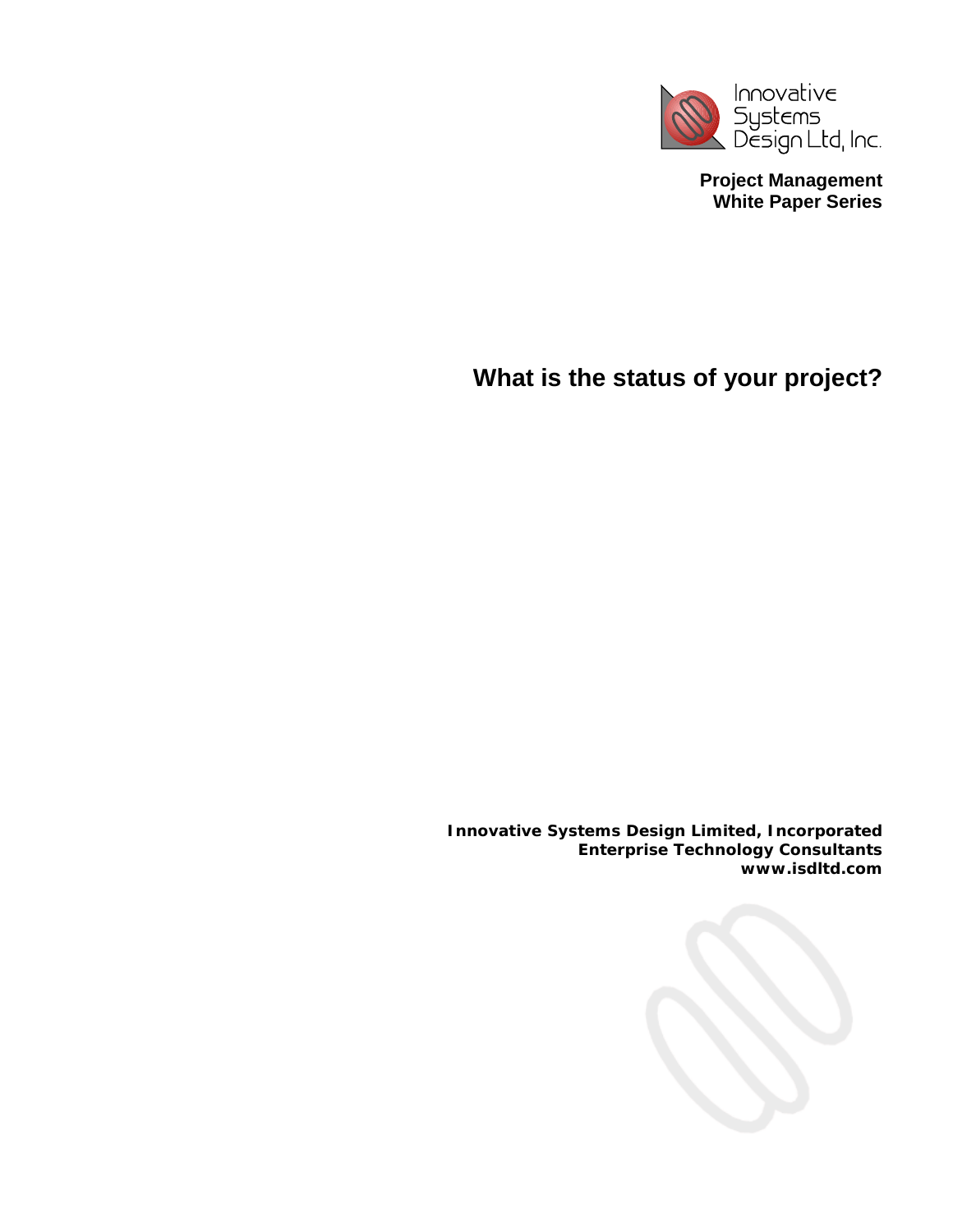# **What is the status of your project?**

by Keith Fournier

# **Introduction**

During the execution of a project, accurately determining its status can be challenging. A software implementation project can be especially difficult. The ability to know the "health" of your project is critical to minimize risk. Project managers must be able to understand the relationship between all three aspects of the triple constraint: time, cost, and quality (or sometimes called functionality). The triple constraint postulates when a project is behind schedule with no change in project scope, one of the three aspects of the constraint will ultimately suffer.

Which aspect of the triple constraint will the project manager be able to change? Time seems to be the easiest to sacrifice. Users want promised functionality and many projects have fixed-fee budgets. If no more funds are available, time to completion usually suffers. This is why IT projects always seem to be completed late. However, changes in project scope impact project performance most significantly and can considerably increase the costs. Even fixed-fee projects can experience costly change orders if project stakeholders refuse to enforce project scope and move changes to future phases. As a result, the Standish Group has determined from their research that 52% of all projects finish at 198% of their initial budget! And we wonder why IT projects have such a bad name. Is the best way to estimate an IT project to take the initial budget and schedule estimates, double them, and add 10%? Based on the Standish research, this looks like a good rule of thumb.

Project sponsors always want to know… Is the project on-time and on-budget? Have you been involved in a project that is 99+% done for the last 10 status meetings? Each subsequent status meeting, the project completion percentage increases by only 0.1%, for example, being 99.3% complete. It seem like projects are typically on-time and on-budget until the last 5 or 10% of the project schedule. This kind of status manipulation can be minimized if the project has a detailed project plan and diligent adherence to the project scope is maintained. Early in the project, the project team tends to make a "minor" change in scope/functionality to keep the users happy and engaged. However, the impacts of these decisions always catch up at the end of the project. Scope must be controlled and managed from the very beginning.

Proper project planning and activity estimating allows project managers, team members and sponsors to have more confidence in status reports during the

implementation of the project. Researchers at the Defense Acquisition University determined that a well developed project plan can accurately estimate final project performance with only a small portion of the project completed. "Once a project is 10% done, the overrun at completion will not be better than the current overrun. Once a project is 20% complete, the CPI (Cost Performance Index) does not vary from its current value by more than 10%. The CPI and SPI (Schedule Performance Index) are statistically accurate indicators of final cost results." (Defense Acquisition University) Project managers should therefore begin to manage expectations of the team and sponsors early.

As mentioned in the previous article, it is a good rule for project managers to "disappoint early and disappoint often." This axiom is not only important for keeping scope but to keep project stakeholders informed of issues. If there is a problem at any time in the project, the best time to address the issue is now! Waiting will not make it go away. As shown by the Defense Acquisition University, schedule and cost problems are rarely eliminated during the course of the project. Project managers have several techniques to help develop accurate status estimates. Some are more complex than others. The project manager and their team should devise a plan to estimate and monitor the project based on its scale and scope.

# **Project Performance Techniques**

Many techniques can be used to determine the status of a project. Some project managers may use the "gut feeling." But that technique will not work when talking to the local media or elected officials. The project manager's intuition is based on previous experience, communicating with team members and observing the project activities. However, their intuition should be buttressed by objective facts and analyses.

Projects are typically or naturally segmented into phases. Each phase can have several technical or deliverable milestones. However, using milestones to determine project status has only limited value. Milestones, by definition, identify only the work performance dimension of the project. The deficiency with using milestones is the lack of feedback on quality performance and certainly does not indicate budget position. Therefore, project managers need to know budget consumption, milestone achievement and functionality delivery/acceptance. Earned Value Management (EVM) provides the ability to see all of these simultaneously or 3-dimensionally (as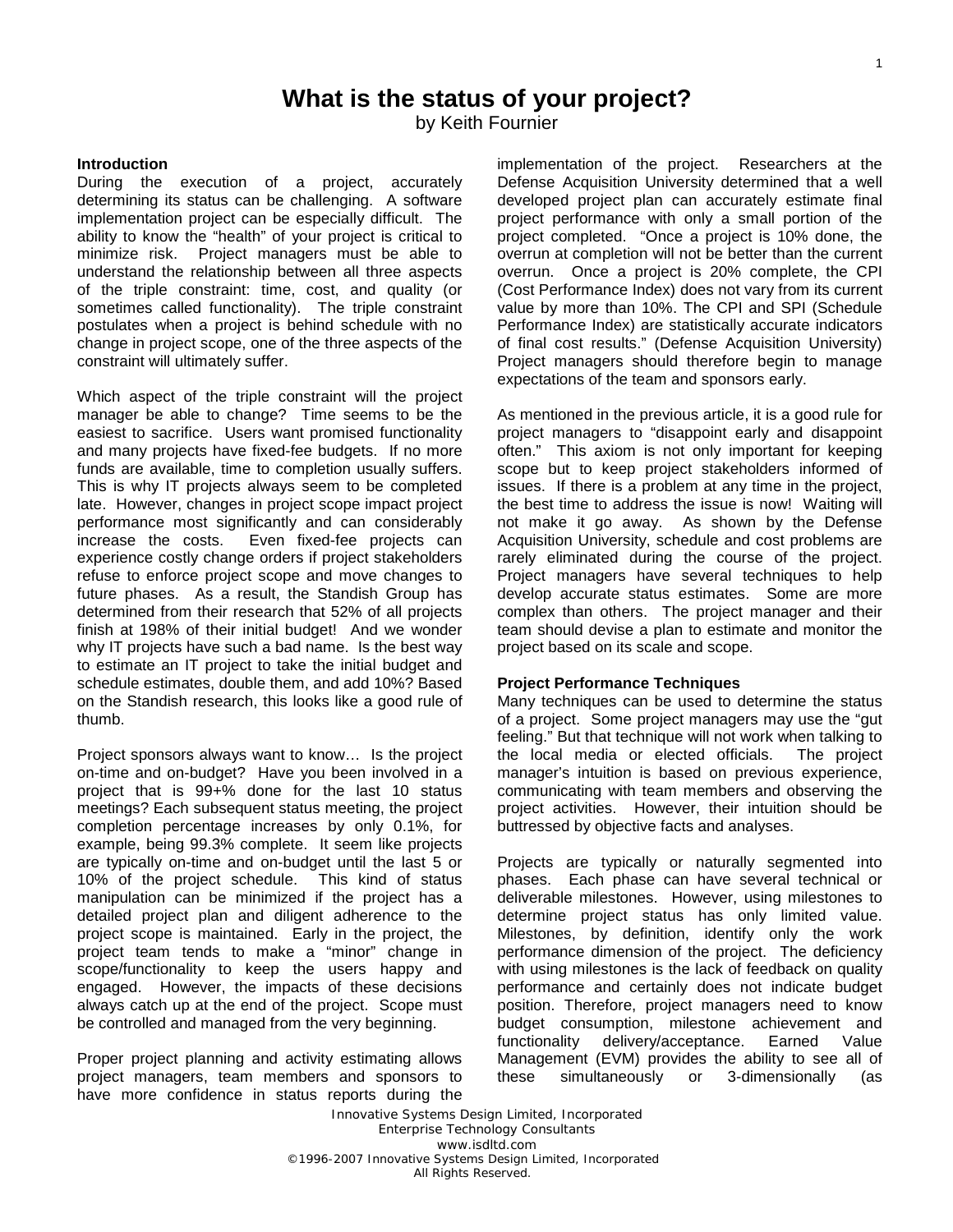geographers prefer). This project monitoring technique can give a very accurate view of your project's status.

## **Earned Value Management (EVM)**

Earned Value Management (EVM) allows for the combined measurements of schedule performance (time), financial performance (cost) and technical performance (quality). Earned Value (EV) identifies the current "value" of work accomplished or "earned" up to a specific point in the project. The value of the work performed can be compared with the budget spent and the duration of time necessary to accomplish the work.

Once the project data is compiled, EV can generate many types of useful reports. In an EVM status report, a positive variance in cost or schedule is good and a negative variance is "less than optimal." (As project managers, we try to eliminate the word "bad.") For example, if 50% of the project labor budget has been spent, 50% of scheduled tasks are complete, and 50% of the project schedule is consumed, this indicates that the project is on-time and on-budget or a zero variance on cost and schedule is evident. This example demonstrates the interrelationship between the three different aspects of project performance.

Earned Value analysis focuses on two variances: schedule and cost. These are determined by some very simple formulas. The following is a brief introduction to terms and reports associated with EVM.

#### *Performance Reports*

Performance Reports provide an understanding of tasks completed or "value earned." These completed tasks are compared to what was expected to be finished and at what budgeted cost.

BCWS – Budgeted Cost of Work Scheduled BCWP – Budgeted Cost of Work Performed ACWP – Actual Cost of Work Performed

#### *Status Reports*

The status reports show the project's position as related to schedule and costs.

Schedule Variance (SV) = BCWP – BCWS Cost Variance (CV) = BCWP – ACWP

A positive variance is good. A negative variance is an indicator of issues and potential risk to the project.

#### *Projection Reports*

With the knowledge of how the project is performing and the current status of the project, the data can then be utilized to forecast trends.

Schedule Performance Index (SPI) = BCWP/ACWP Cost Performance Index (CPI) = BCWP/ACWP  $SPI > 1 =$  ahead schedule  $CPI > 1 =$  under budget If SPI and CPI are  $<$  1, "less than optimal" conditions are evident. Cost Schedule Index (CSI) = SPI \* CPI

Budget estimates can be developed with the previously gathered information.

PV – Planned Value (points along the total cost curve related to schedule)

BAC – Budget at Completion

EAC – Estimate at Completion

ETC – Estimate to Completion

VAC – Variance at Completion (VAC = BAC – EAC)

Statistics and formulas are great tools to assist in the determination of project status. These analyses give early warning to the project manager and team by projecting current trends and extrapolating final costs. The analysis is only as good as the collection and utilization of accurate information. However, as with any objective analysis, the key is to also have accurate and relevant subjective information. This facilitates the accurate interpretation of data.

## **Time Estimating**

The challenge with EVM is the necessity to have accurately defined work, assigned value and defined earning rules. Estimating time accurately can be very time consuming and tedious. But with learning any new skill, it becomes easier and more precise every subsequent time it is employed. The basis of developing a good plan starts with understanding not only the duration of activities but knowing their sequences and dependencies. A comprehensive and coherent project plan includes a detailed Work Breakdown Structure (WBS). A WBS is compilation of tasks aggregated into activities related to the project work effort. Work packages are delivery oriented tasks taking between 40 and 80 hours to complete. Tasks are then aggregated to complete an activity. One or more activities complete a project.

Knowledgeable of Subject Matter Experts (SMEs) are needed to assist the project team in compiling the project scope, plan the project, and estimate project schedule and costs. Their assistance is critical in compiling an accurate project plan. Project costs and schedule can be derived from the bottom up or zerobased budget development process. To estimate the Level of Effort (LOE) to complete a WBS work package, analogous estimating techniques complied from historical data can result in very accurate estimates.

Innovative Systems Design Limited, Incorporated Enterprise Technology Consultants www.isdltd.com ©1996-2007 Innovative Systems Design Limited, Incorporated All Rights Reserved.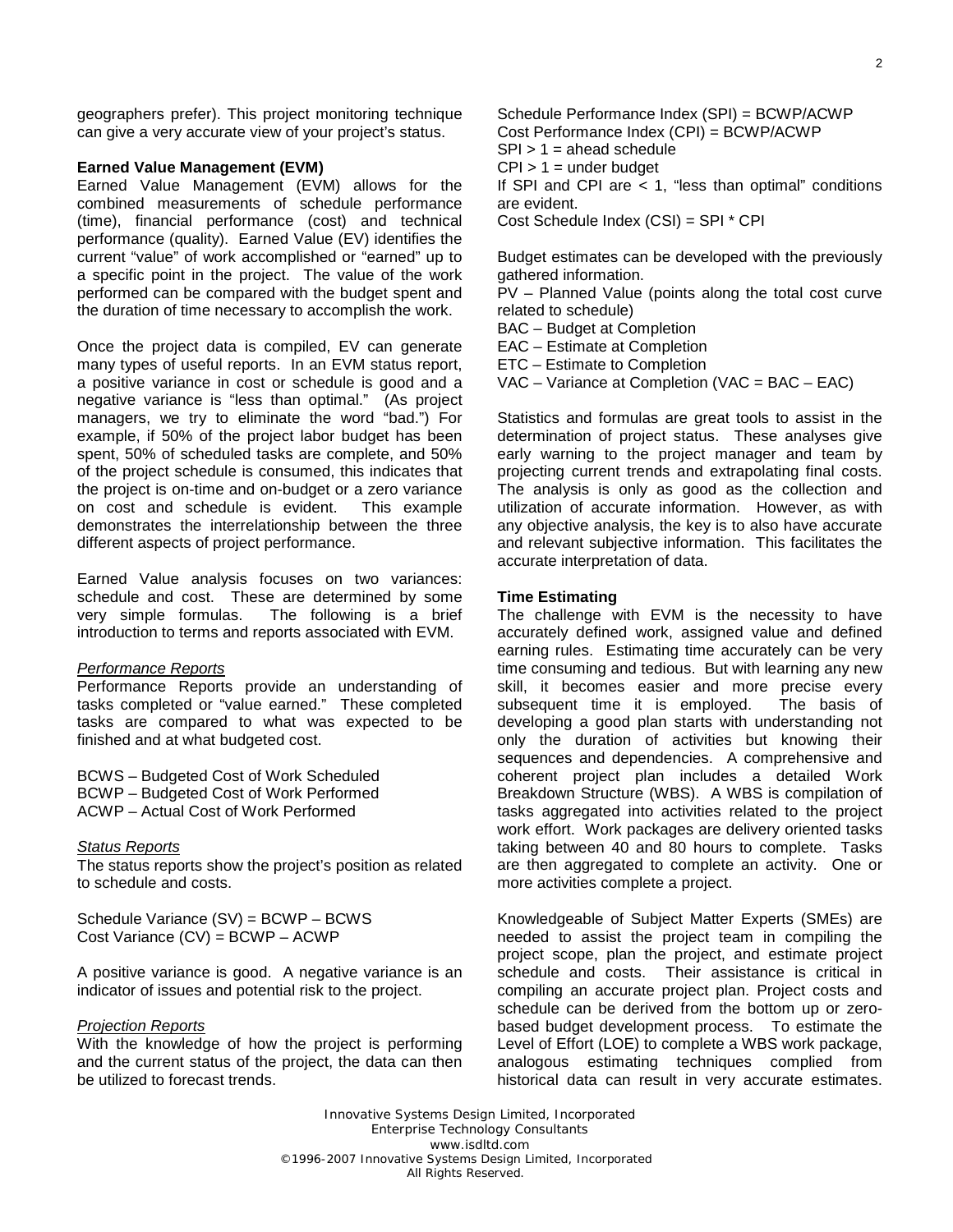Historical data should have been compiled and organized during the 'lessons learned' portion of completed projects. The challenge is when there is no historical information.

If there is a lack of historical data, estimating of project activity duration is problematic. Therefore, minimum and maximum estimated duration should be included in the activity development. For example, a particular activity is estimated to take 40 days. However, there is a possibility that the activity may take 10 days less or 20 days more. How do we deal with that? An activity duration technique called the Three-Point Estimates can be used.

The Three-Point Estimate utilizes activity completion estimates and calculates the execution "time estimate" for the activity. This methodology requires two assumptions: 1) the standard deviation is one-sixth of the time requirement range, and 2) the probability distribution of time required for an activity is expressed as a beta distribution. The formula for the Three-Point Estimate is as follows:

$$
t^e = \frac{a + 4m + b}{6}
$$

 $t^e$  = time expected

*a =* most optimistic time

*b* = most pessimistic time

*m* = most likely time

For the example:

$$
t^e = \frac{30 + 4(40) + 60}{6}
$$

$$
t^e = \frac{30 + 160 + 60}{6}
$$

$$
t^e = \frac{250}{6}
$$

$$
t^e=41.66
$$

Utilizing the Three-Point Estimates formula, time estimated to complete the example activity is calculated to be 42 days. The "time estimated" can be added to an activity sequencing technique to develop total project duration estimate with a higher degree of confidence. One activity sequencing technique is called Program Evaluation and Review Technique (PERT). Each activity with their related "time estimated" is sequenced with activity dependencies into the PERT analysis. The result is a total estimated time for the entire project. Predicted accuracy of the estimates should be prominently documented to mitigate risk to the project manager and team.

The necessity of accurate task and activity estimating to create the project plan is obvious. The tasks and activity costs can then be estimated based on the burdened cost for the labor. If contained in the activities, other expenses can be included. If these estimates are inaccurate, the entire earned value management analysis will be flawed. Then the risk of project failure (over budget, reduced functionality, or late) increases dramatically. As project managers, the main reason for your existence is to identify and mitigate project risk, and ensure the successful completion of the project.

# **Deficiencies with EVM**

Quantifying work progress can be difficult. Earned Value can provide an objective and quantifiable method to understand project status. However, the time required for data management, input and manipulation can be extensive. Depending on the risk and magnitude of the project, a cost/benefit analysis should be performed to determine if EVM is an appropriate expense for the project. Data collection throughout the project can also be problematic. It is sometimes very difficult to accurately estimate how much of an activity or task is completed. If a team member is behind on their task, they may be inclined to bias their estimate. This occurs because there always seems to be enough time in the project to make up for lost time and/or that team member doesn't want to get into trouble for being behind. Therefore, time and task completion reporting should be monitored and reviewed closely by the project manager.

Earned Value only relates to activities and tasks performed in the project. Initial costs for hardware, software, infrastructure, training, and other project related costs are not necessarily included. Therefore, the types of costs contained in an activity must be defined at the beginning of the project. It must be clear that expenses other than labor are either included or excluded from the activity cost estimates. These other

Innovative Systems Design Limited, Incorporated Enterprise Technology Consultants www.isdltd.com ©1996-2007 Innovative Systems Design Limited, Incorporated All Rights Reserved.